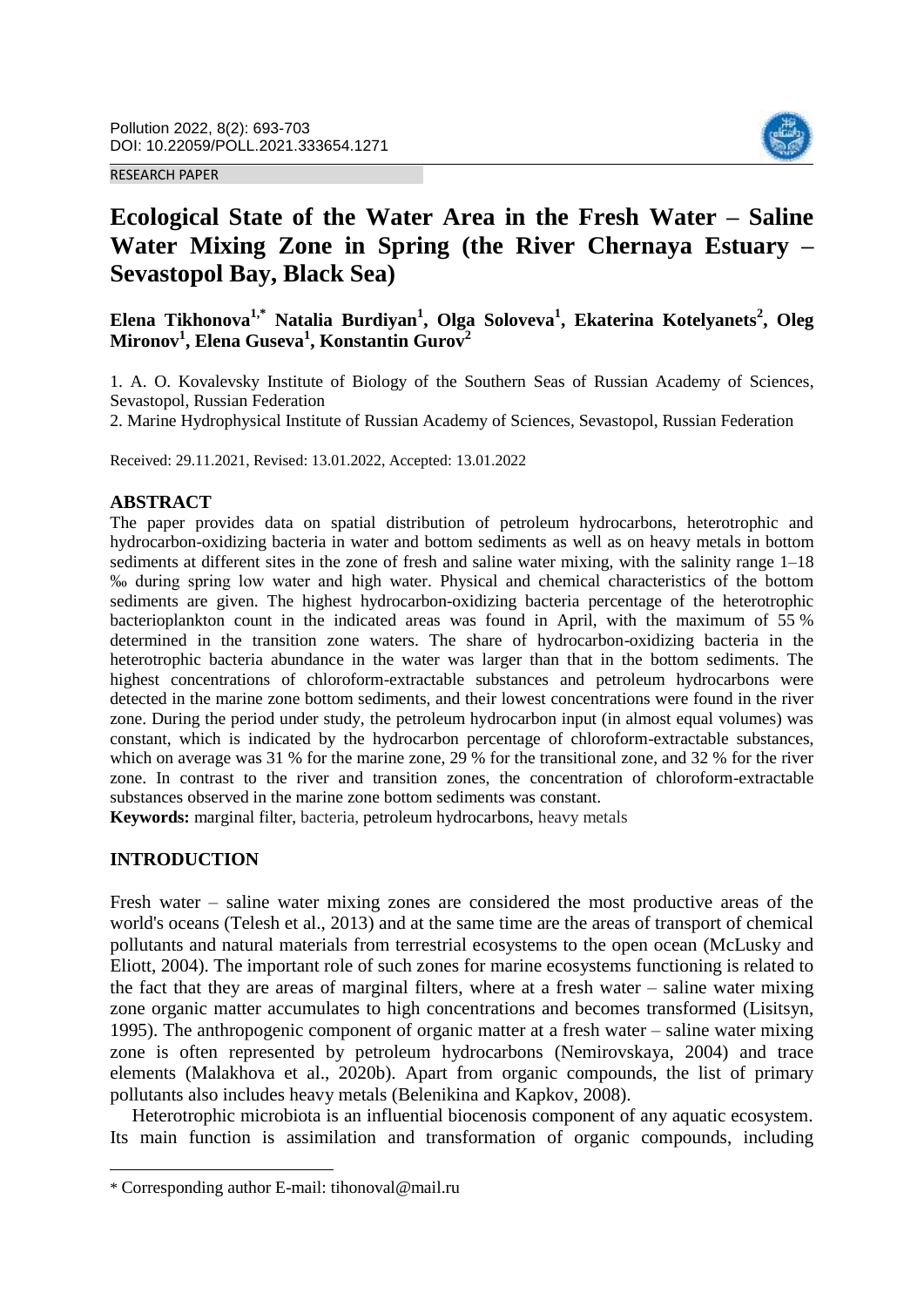anthropogenic pollutants. Hydrocarbon-oxidizing bacteria (HOB) transform petroleum hydrocarbons (PHC) at various depths (Wang et al., 2020). This group of bacteria is an indicator of petroleum hydrocarbon pollution of the environment (Polyak et al., 2020). It should be noted that one of the main sources of PHCs in the Black Sea is river runoff. It accounts for about 60 % of the petroleum hydrocarbon budget input (Minkovskaya, 2017).

The Chernaya River is one of the most important rivers in the Sevastopol region in terms of length and water content. The Chernaya River mouth has a complex structure including a simple mouth reach and complex estuarine front comprising a steep enclosed part (the Inkerman estuary and the Sevastopol Bay) and an open part of the estuarine front (Minkovskaya and Demidov 2016). Within these boundaries, there are typical estuarine processes of water and substances mixing, and the estuarine water circulation generates there (Minkovskaya and Demidov 2016). Originally, the Chernaya River estuary was classified as an estuary of the liman-bay type. As a result of numerous anthropogenic transformations, the natural processes of formation of the Chernaya River mouth have been disturbed. In particular, one should note the construction of a boat basin in the Sevastopol seaport in Inkerman; opening and dredging of the river bed during creation of the "Inkerman estuary"; construction of breakwaters, which limited the water exchange with the bay, and construction of the Black River navigable canal. Moreover, this includes construction of the Chernaya River reservoir in 1954, which influenced the river water regime. Today, the mouth is considered a non-typical, anthropogenically modified area (Minkovskaya and Demidov 2016).

The Chernaya River generally floods in winter – spring, from December to April, due to the passage of Mediterranean cyclones (Sovga and Khmara, 2020). After construction of the reservoir, the river does not dry up during the low water period (as opposed to the period of natural runoff regime of rivers). Therefore, the intra-annual runoff distribution has changed: the runoff of the low water period has increased, while that of the high water period has decreased. The high water period of the Chernaya River usually lasts from November to April (with a maximum in April), the low water period lasts from May to September (with a minimum in September) (Minkovskaya, 2017). Therefore, March and April are usually full water months, and the low water season begins in May. An increasing number of researchers are getting interested in the state of estuarine ecosystems (Sovga and Mezentseva, 2019; Malakhova et al., 2020a; Sovga and Khmara, 2020; Paraskiv et al., 2021), but influence of low water and high water periods on the ultimate water quality in the fresh water – saline water mixing zone during this period has not been sufficiently studied yet.

The paper aims at identifying features of water and bottom sediment quality in the Chernaya River estuary in spring based on hydrophysical, hydrochemical and microbiological indicators.

#### **MATERIAL AND METHODS**

The study area was chosen to trace changes in the ecosystem during the transition from one type of water mass to another (Fig. 1). The marine zone (St. 1) is located in the apex of the Sevastopol Bay. The latter is the estuarine front of the Chernaya River, i. e. a closed water area of estuary type with a limited water exchange and is under anthropogenic impact (navigation, shipyards, hydraulic engineering works, domestic urban and storm water runoff) (Sovga and Mezentseva, 2019). The zone of water mass mixing is the river – sea transition zone (St. 2). The river zone proper (St. 3).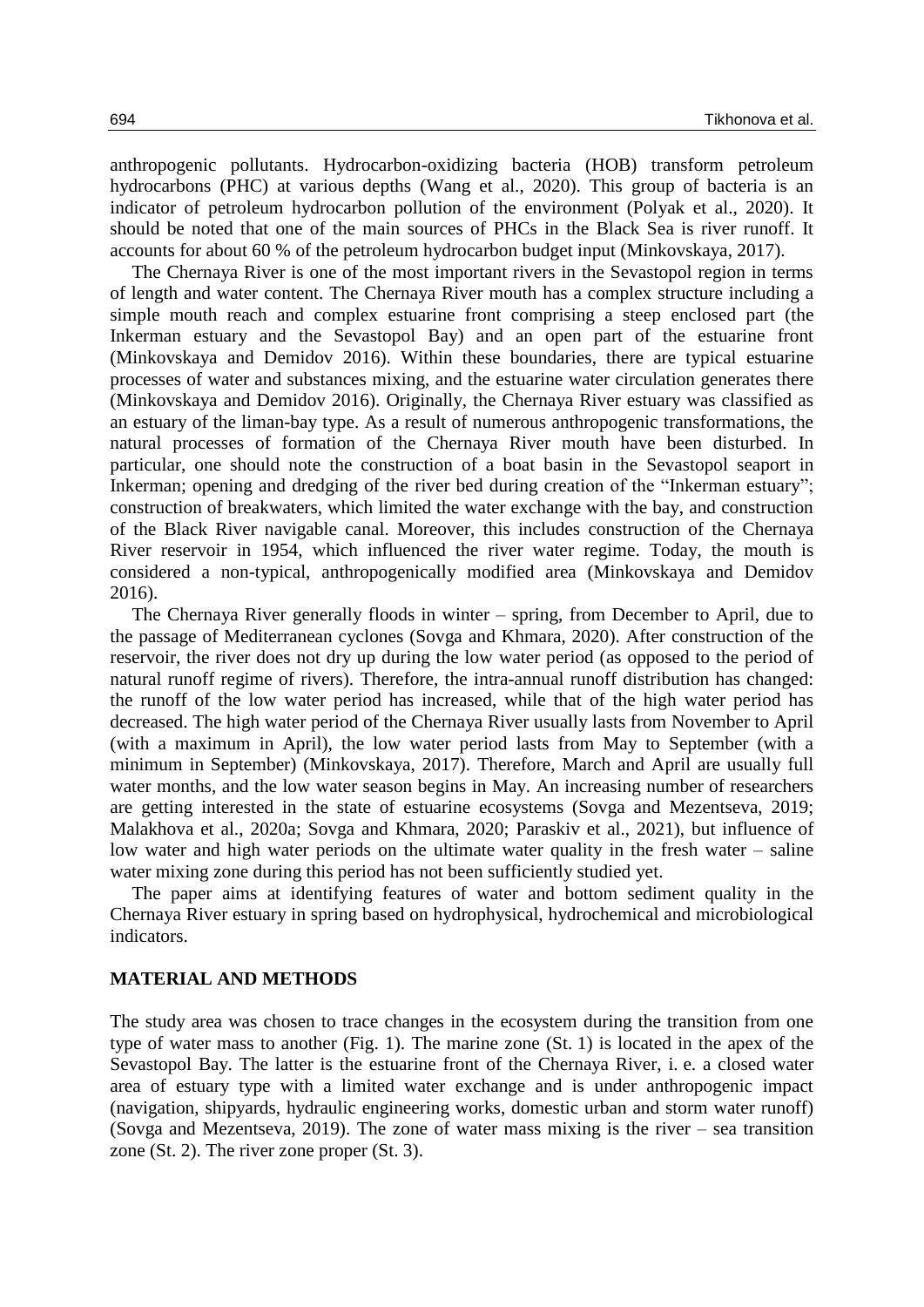

**Fig. 1**. Map of sampling stations at the River Chernaya estuary – Sevastopol Bay

Sampling was performed once a month during the spring of 2019. Water samples were taken from surface and bottom horizons at St. 1 (up to 4 m deep) and from the surface horizon at St. 2 (1.5–2 m deep) and St. 3 (0.5 m deep) with a sterile bathometer, bottom sediments were sampled using a Peterson grab with  $0.038$  m<sup>2</sup> sample area and at shallow depths a handheld sampler was used.

In freshly collected bottom sediment samples, pH and Eh were determined using NitronpH pH-meter-thermometer. The natural water content was determined by the weight method in a laboratory environment. In prepared air-dried samples of bottom sediments, the amount of chloroform-extractable substances (CES) was determined by the weight method, and PHC content was determined by the infrared spectrometry method using FSM-1201 Spectrophotometer (Oradovsky, 1977). Concentrations of PHCs in water and bottom sediments were measured using FSM-1201 Fourier-spectrophotometer. Total heavy metal (HM) content was determined using the X-ray fluorescence method (Technique for…, 2002).

Abundance of heterotrophic (HB) and hydrocarbon-oxidizing (HOB) groups of bacteria was determined in the surface water and bottom sediments by the limiting decimal dilution method using liquid media. For HB, peptone water was used (Mironov et al., 2003). For HOB, Voroshilova-Dianova medium was used (Netrusova, 2005). As the only source of carbon and energy, 1% of sterile oil was added to each test tube after inoculation. When preparing the media, the salinity of seawater was taken into account. The most probable number of microorganisms per unit of volume was calculated using the McCrady table (in triplicate) based on a method of variation statistics (Netrusova, 2005). The samples were processed within two hours of collection.

#### **RESULTS AND DISCUSSION**

The bottom sediment samples differed in size distribution and physical and chemical characteristics. At St. 1, bottom sediments were represented by grey silt with a negative Еh value (–31 mV), at St. 2, those were silt with admixture of sand (Eh = +10 mV), and at St. 3, those were fine sand with admixture of clay and vegetation residues ( $Eh = +58$  mV). The pH value of the studied soil samples ranged from 7.44 (St. 1) to 7.94 (St. 3). The natural water content of sediments in the marine zone (St. 1) and the fresh water – saline water mixing zone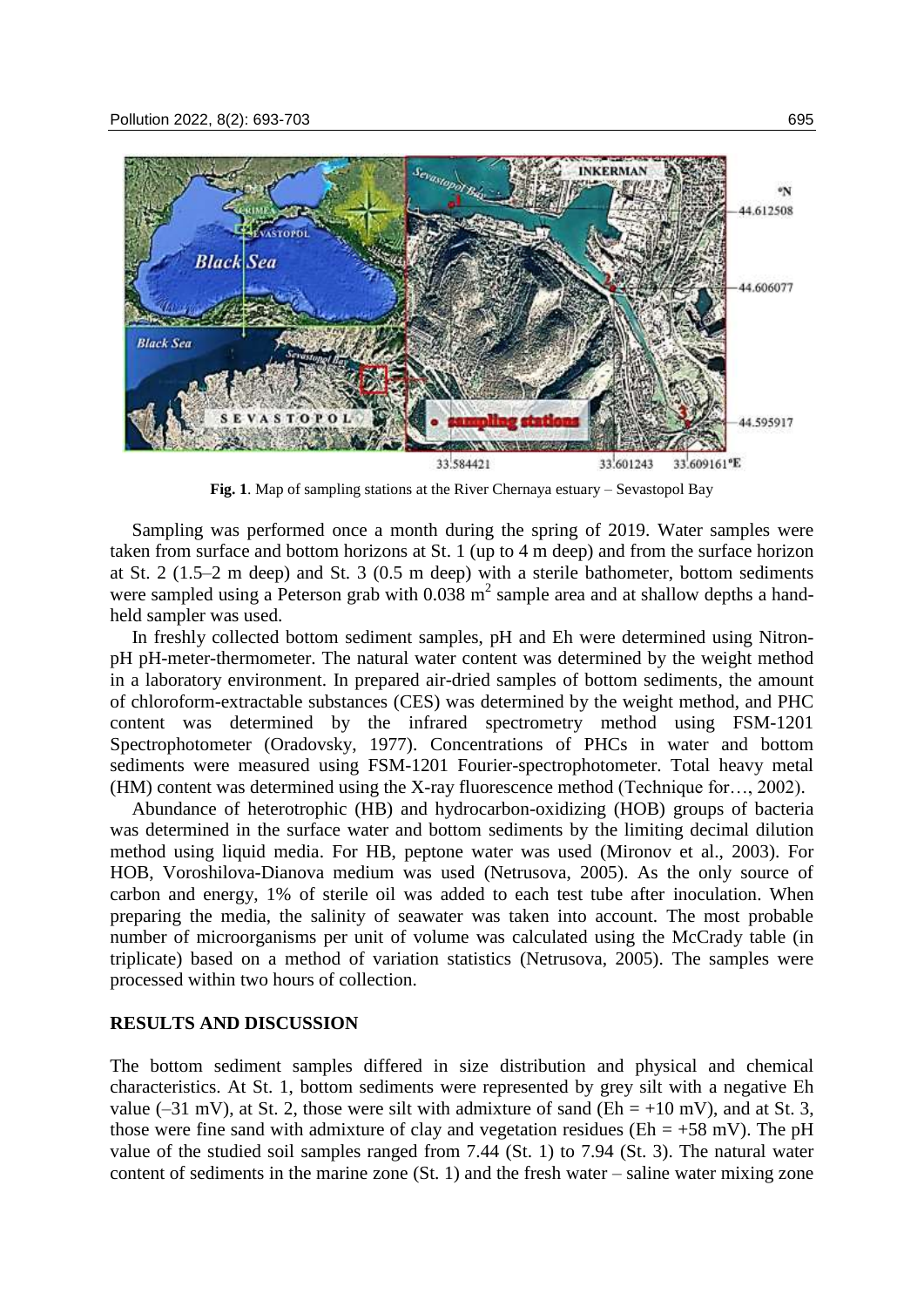(St. 2) was equal (64 %), while in the river zone it was slightly higher (78 %), which is generally consistent with these types of sediments. The values of hydrogen potential  $(rH_2)$ calculated for each area by Clark formula ( $rH_2 = Eh/29 + 2rH$ ) were less than 20 ( $rH_2 < 20$ ), which according to (Ganzhara, 2001) indicates the predominance of reduction processes in bottom sediments of the studied water area. Salinity is the main indicator determining intensity of physical-chemical and biochemical processes and also one of the factors determining diversity of habitats for hydrobionts in estuarine systems (Lisitsyn, 1995). Salinity of the surface horizon water varied along the river – sea section from 1  $\%$  (St. 3) to 18 ‰ (St. 1). In the bottom layer of the marine zone, the salinity was 17 ‰. The CES content varied from 460 to 520 mg/100 g air-dry in the marine zone, from 200 to 420 mg/100 g in the transitional zone, and from 100 to 250 mg/100 g in the river zone. The highest CES concentrations were observed in the marine zone (Fig. 2). The lowest CES concentrations were determined in the river sediments. In the bottom sediments of St. 1, the CES concentration was constant.



**Fig. 2.** Concentrations of chloroform-extractable substances (CES) and petroleum hydrocarbons (PHC) in bottom sediments of the surveyed stations

The maximum PHC concentrations (up to 190 mg/100 g) were observed in the marine zone, whereas the minimum ones (up to 26 mg/100 g) were in the river zone. In the transition zone, the values of PHC ranged from 77 to 100 mg/100 g (Fig. 2). Concentrations of heavy metals in the bottom sediment samples are presented in Table 1.

|                     | o<br><i>o</i> |       |         |                                    |
|---------------------|---------------|-------|---------|------------------------------------|
| <b>Heavy metals</b> | <b>St. 1</b>  | St. 2 | St.3    | Clarkes as per (Dobrovolsky, 2003) |
| Zn                  | 150           | 113   | 46      | 58                                 |
| Ni                  | 63            | 50    |         |                                    |
| Cr                  | 110           | 94    | 64      | 40                                 |
| Pb                  | 68            | 28    | 14      | 16                                 |
| Cu                  | 100           | 35    | $BDL^*$ |                                    |
| Sr                  | 237           | 202   | 275     | -                                  |

**Table 1.** Concentration (mg/kg) of heavy metals in bottom sediment samples of the surveyed stations

\* BDL – below detection limit of the X-ray fluorescence method.

The highest content of Zn, Cu, Ni, Cr, Sr and Pb (Fig. 3) was determined in the marine zone silts (St. 1).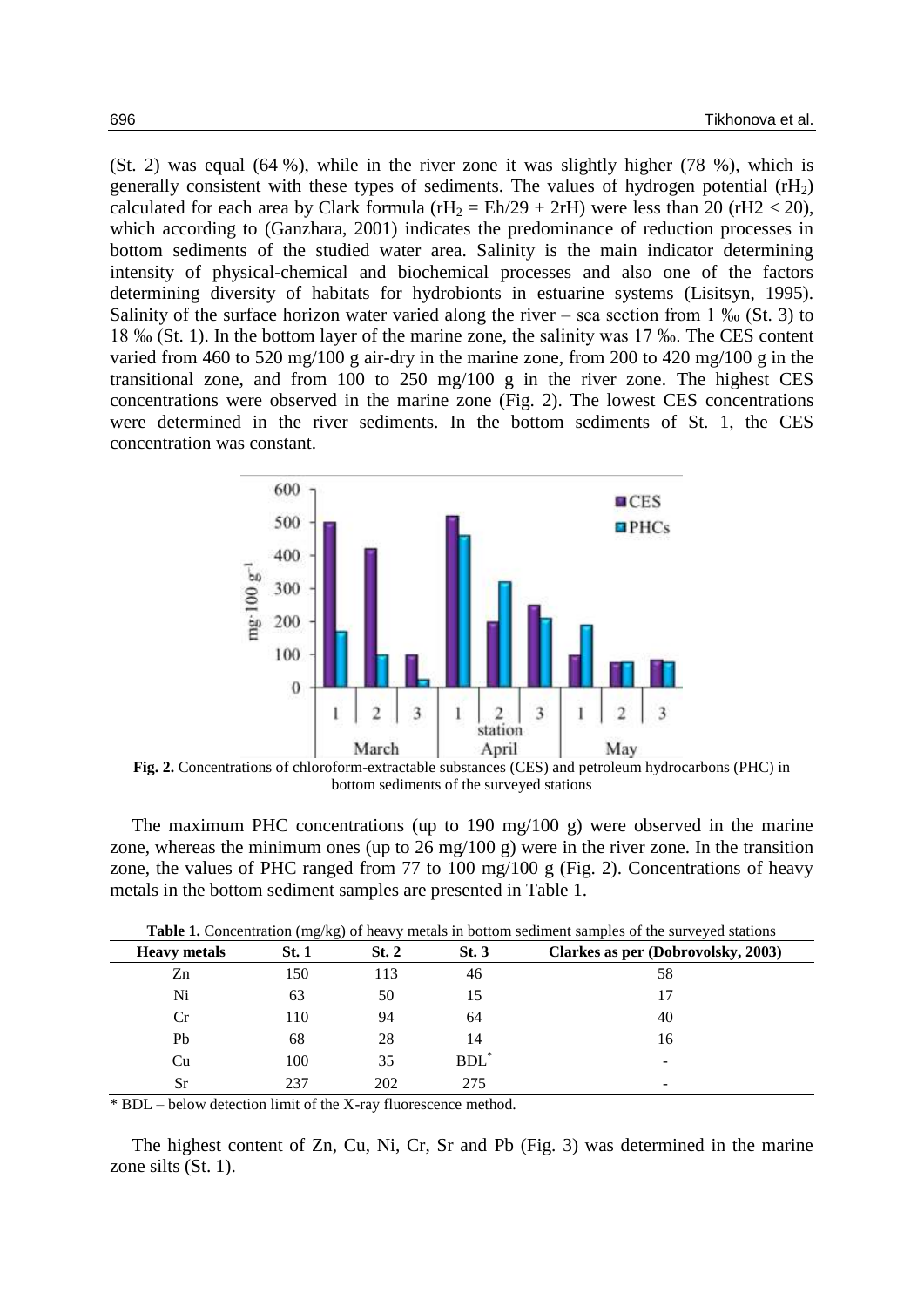

**Fig. 3.** Content (µg/g) of heavy metals in bottom sediments of the surveyed stations

HB abundance in the river bottom sediments (St. 3) varied from 25,000 to 95,000 bacterial cells per gram of sediments. The maximum values at St. 3 were recorded in March (95,000 cells/g). In the same month, the HB abundance values at Sts. 1 and 2 were 75,000 and 45,000 per gram respectively. In April, the number of HB at St. 1 decreased by an order of magnitude, and at St. 3 it decreased to 45,000 cells/g. In the May samples, the HB count in the river and marine zones numbered in tens of thousands. HOB were cultured from all the sediment samples. The HOB abundance in the river sediments (St. 3) was quite high in the March and April samples, amounting to 4,500 cells/g. The HOB count at the marine station during the same months was an order of magnitude lower. At both stations, the number of HOB in the May samples decreased and did not exceed tens (45 and 25 cells/g, respectively). The HOB abundance in March at St. 2 was equal to that at St. 1. The highest HOB percentage of the HB count was found at all stations in April (13 % for St. 1 and 10 % for St. 3).

The PHC concentration in the water samples ranged from 0.024 mg/L to 0.081 mg/L (Fig. 4). The PHC maximum concentration was observed in the May samples of St. 1. The oil concentration in the surface water layer was higher than that in the bottom water layer. In the river zone (St. 3), the minimum values of PHC content were determined. The threshold limit value (TLV) for PHC (0.05 mg/l) was exceeded in 33% of the water samples taken at Sts. 1 and 2. The low PHC concentrations in the waters of the surveyed stations were observed in March.



**Fig. 4.** Concentration (mg/l) of petroleum hydrocarbons (PHCs) in the surface (1S, 2 and 3) and bottom (1B) water layers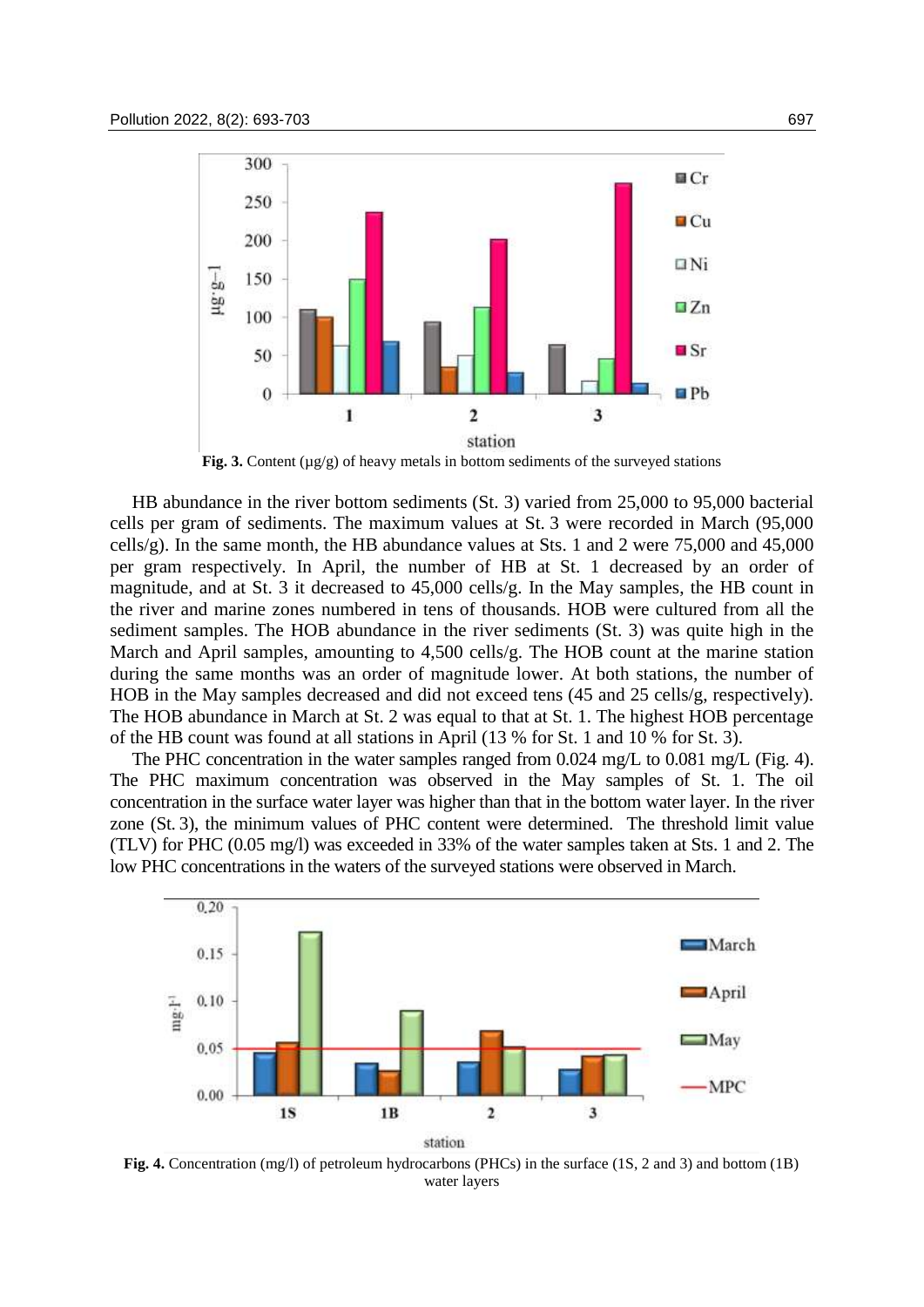The minimum number of HB (1500 cells/mL) at St. 1 was recorded in the March sample, and in the subsequent samples the number of HB at this station varied from 75,000 to 95,000 cells/mL). At St. 2, the number of HB in the April and May samples was equal to that of St. 1 (4,500 and 25,000 cells/mL, respectively). At St. 3 (river zone), equal values of 25,000 cells/mL were determined in the March and May samples. In April, one order of magnitude decrease in the number of HB was noted in the water of this station. HOB were isolated from all the water samples. The highest abundance of HOB at St. 1 was found in the April sample (200 cells/mL), the lowest one was in the May sample (8 cells/mL). In March, the HOB values at St. 1 numbered in tens. At St. 2 in April, a high abundance of HOB was noted (25,000 cells/mL). Moreover, one should note exceedance of TLV for oil in this sample. In May, the number of HOB decreased to 95 cells/mL. In the fresh water of St. 3 in March, the number of HOB did not exceed 5 bacterial cells per milliliter of water. The April and May HOB values at this station were 950 cells/mL and 450 cells/mL, respectively.

Bottom sediments accumulate various types of pollutants including oil and petroleum products, therefore they are a more reliable indicative medium than mobile water layers. In turn, the physical and chemical characteristics of bottom sediments influence the intensity of processing of incoming organic substances of different nature and are an important factor in the formation of benthic communities. The highest concentrations of CESs, which corresponded to pollution levels III–IV (out of V) according to the regional classification (Mironov et al., 1986), were found in the bottom sediments of the marine zone (St. 1). At this pollution level, there are negative changes in the species composition and quantitative characteristics of macrozoobenthos in the benthic community. In particular, it is dominated by highly pollution-tolerant species, e.g. *T. reticulata*, *P. ciliata*, *C. capitata* (Mironov and Alyomov, 2018). Similar CES concentrations were determined in other parts of the apex and estuarial parts of the Sevastopol Bay (Mironov et al., 2003). In contrast to the river and transition zones, the soils of St. 1 are characterized by a constant CES concentration. These constant CES concentrations in the bay are associated with chronic pollution of the water area under anthropogenic press, while instability of CES values in the bottom sediments of Sts. 2 and 3 may be attributed to the mobility of riverbed soils during high water.

The petroleum hydrocarbon input (in almost equal amounts) during the study period was permanent, as evidenced by the PHC percentage of CES, which on average was 31 % for the marine zone, 29 % for the transitional zone, and 32 % for the river zone. Similar values were recorded previously in the estuary of the Sevastopol Bay, where the average was 30 % (Mironov et al., 2003). It was studied (Brendel and Luther, 1995; Hyacinthe et al., 2001; Belan and Moshchenko, 2009) that soils with signs of oil pollution are characterized by poverty of species along with a high abundance and biomass of pollution-tolerant forms, and with severe chronic pollution there is suppression of the entire community, including tolerant forms.

The resulting CES and PHC values are comparable with data for biogeochemical barriers in other regions. For example, PHC concentrations in the Severnaya Dvina delta during high water appeared to be comparable with those in the sediments of areas with permanent oil inputs (Nemirovskaya et al., 2015). In the sediments of the Caspian Sea northern shelf represented by sandy sediments with broken shells and algae and rather low  $C_{org}$  content (0.197–0.582 %), PHC concentrations varied in the range 7–455.7 mg/100 g (Nemirovskaya, 2013). On the western coast of Taiwan Island, in the delta of the Kaoping and Tungkam Rivers, PHC concentrations in the sediments were even higher: 86.9–1030 mg/100 g (Jeng, 2006). On the contrary, in estuarine areas of the northwest part of the Black Sea, the PHC content was lower and varied from 0.5 to 40.2 mg/100 g (Nemirovskaya, 2013); according to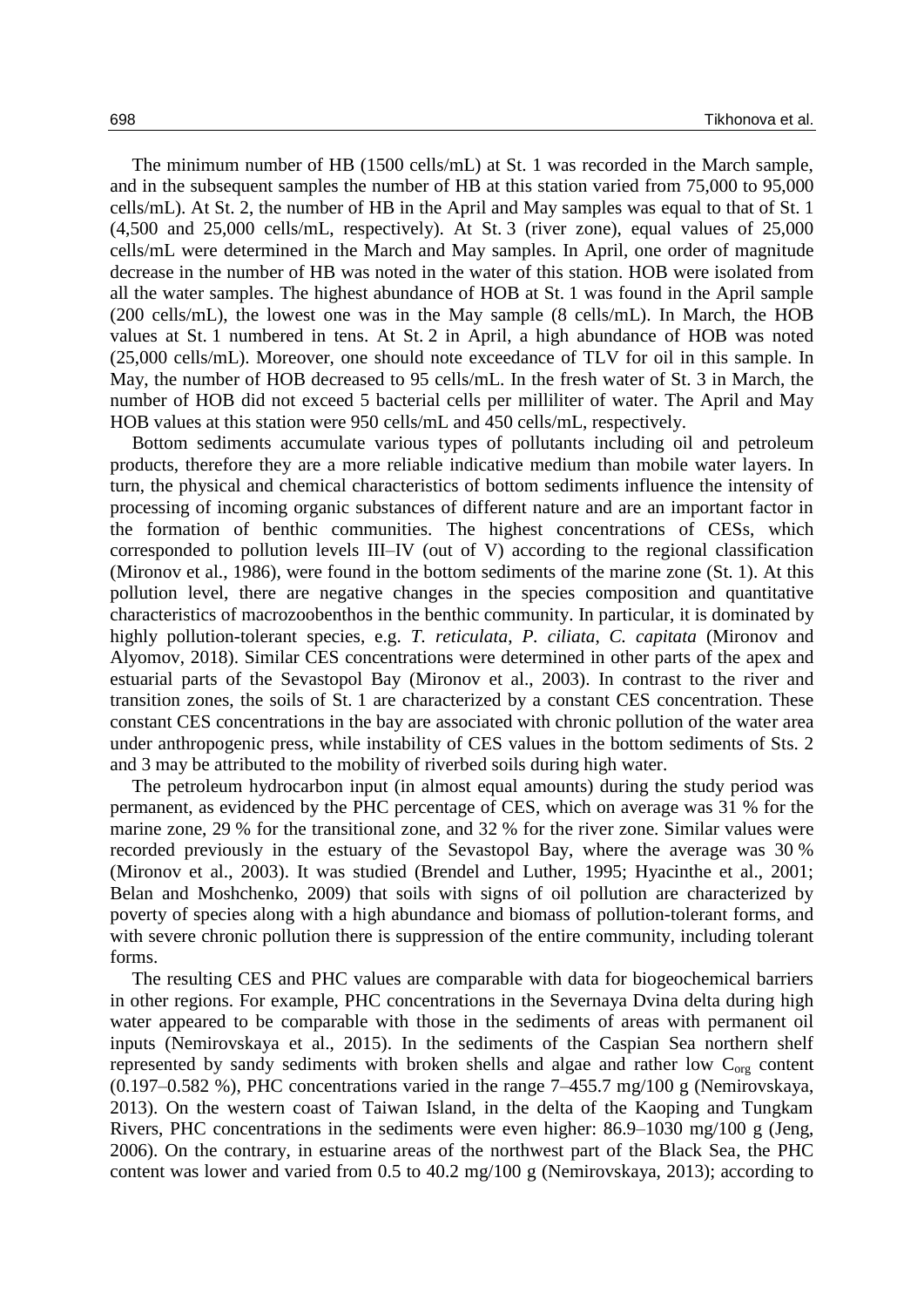(Readman et al., 2002) in the Danube delta, the PHC content was within  $4.9-22 \text{ mg}/100 \text{ g}$ .

The US Environmental Protection Agency (EPA) (US EPA, 1993) has developed and proposed a Sediment Quality Criteria (SQC) for assessing the quality of natural sediments (Table 2). The introduction of SQC had two aims: first, to be able to assess the safety of bottom sediments; second, to predict potential pressure on them without causing adverse consequences for the ecosystem as a whole.

**Table 2.** Classification of bottom sediments of natural waters according to Sediment Quality Criteria (mg/kg)

| <b>Bottom sediments</b> |   |           |           | Pb                       |
|-------------------------|---|-----------|-----------|--------------------------|
| Not polluted            | - | -25       |           | <40                      |
| Moderately polluted     | - | $25 - 70$ | $40 - 60$ | $\overline{\phantom{0}}$ |
| Highly polluted         |   | >75       | >50       | >60                      |

Table 2 shows that in terms of the average content of chromium and copper (Fig. 3 and Table 2) the bottom sediments of the study area are classified as moderately polluted. The average content of nickel, zinc and lead in soil samples indicates an excessive geochemical background, which is quite likely to be related to an anthropogenic factor.

Contamination of bottom sediments with lead and nickel does not depend on the organic content of the sediments. The elevated nickel content in bottom sediments was already observed in the apex part of the Sevastopol Bay previously (Gurov et al., 2019). The zinc content was 150 mg/kg, which is consistent with the data (Malakhova et al., 2020b). Increased concentrations of zinc, nickel, and chromium were also noted previously in the apex part of the Balaklava Bay (Sevastopol region), which, as with the Sevastopol Bay, is a water area with a limited water exchange (Kotelyanets et al., 2019).

The highest HOB percentage of the HB count in bottom sediments as well as in water samples was found at all stations in April (St.  $1 - 13$  %, St.  $3 - 10$  %), however it should be noted that this percentage was lower than that in similar water samples. During the observed months, the abundance of HB in the bottom sediments at St. 3 was more stable as compared with the seaward part. It is obvious that the river runoff makes organic compounds of various etiologies available to bacteria, which confirms the river runoff influence on the quantitative indicators of heterotrophic bacteriobenthos. The high abundance of HOB at St. 3 may indicate an increase in concentrations of PHCs (Roy et al., 2002) during and after the March high water, which is confirmed by the chemical analysis of sediments from St. 3.

The low concentrations of PHCs in the waters of the surveyed stations determined in March may be due to the maximum river water runoff diluting seawater, which has already accumulated toxicants. Moreover, there is no increase of microalgae amount in March as compared with a warmer May, when elevated PHC contents in water may be the result of an increased biogenic background. The minimum PHC content in the river zone waters suggests an irregular input of pollutants into the bay with the river runoff. At the same time, exceedance of TLV for PHCs in the marine zone waters in May indicates input of fresh petroleum products coming not from the river runoff.

The HB abundance in the Chernaya River mouth is similar to that in river mouths in general (Hewson and Fuhrman, 2004). The HB abundance in the water at St. 3 in March exceeded that at the seaward St. 1, which may indicate the presence of highly digestible organics in the river runoff. It was shown (Crump et al., 2004; Hewson and Fuhrman, 2004; Mosharova et al., 2016) that heterotrophic bacterioplankton abundance is higher at the stations with the most desalinated water than in the linked ecosystems. The HB count at all stations in May numbered in tens of thousands. The HB abundance in water is similar to that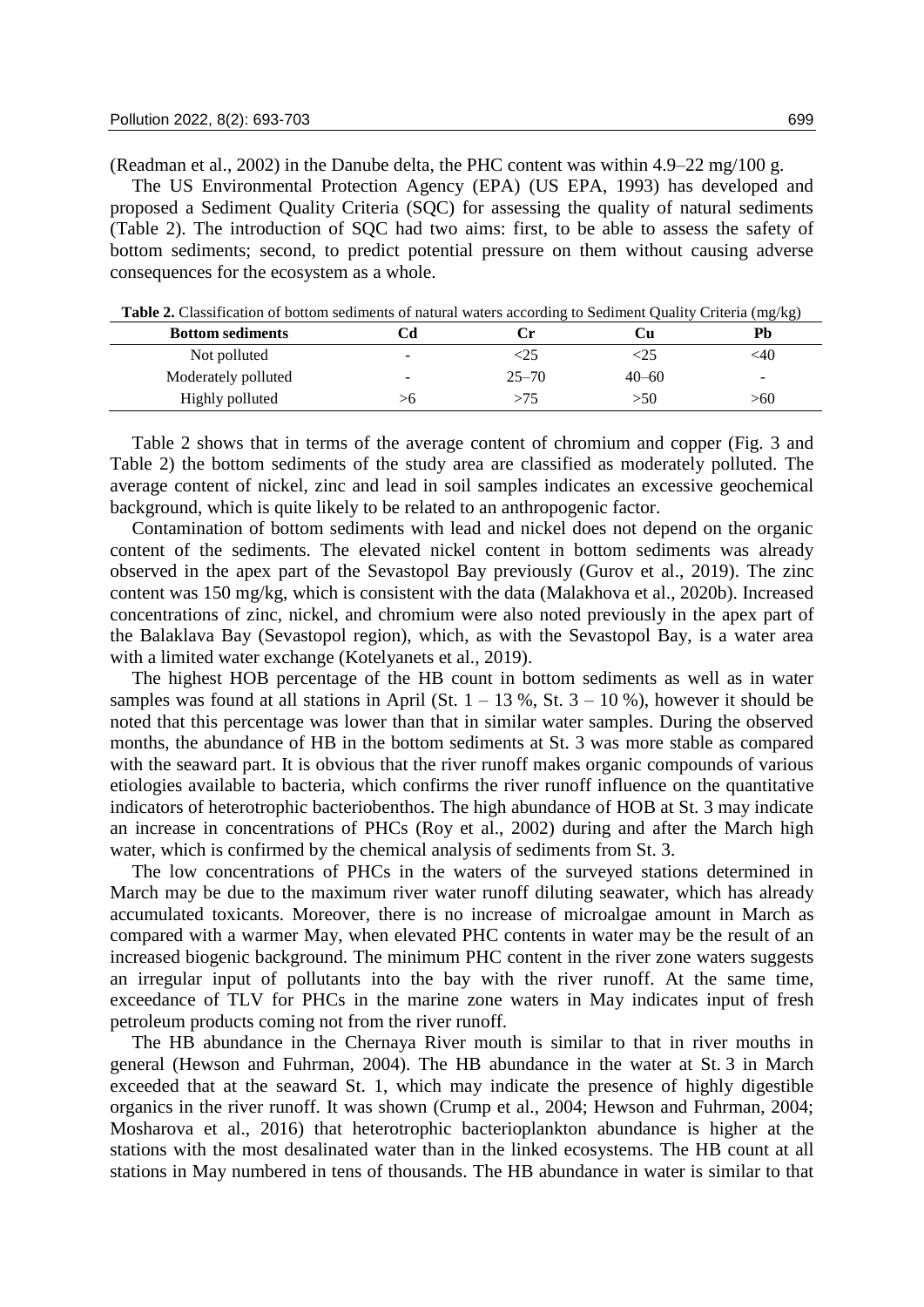in bottom sediments, apparently the fresh water and saline water mixing zone contained large amounts of suspended organic matter, which is a living spot for bacteria. In contrast, the HB abundance in the water of internal estuaries of small rivers (Tatar Strait) is much lower than that in bottom sediments (Garetova et al., 2020).

The HOB largest share in the heterotroph composition at the surveyed stations was observed in the April samples, in particular the highest value 55 % was determined at St. 2, in river water (St. 3) and sea water (St. 1) these were 21% and 26%, respectively. However, it should be noted that the destructive potential of HOB depends on many environmental factors (Rubtsova and Egorov, 2004; Xu et al., 2018). In the remaining months, the HOB percentage of the total HB count was insignificant  $(1-2\%)$ , which is similar to the research results of (Hewson and Fuhrman, 2004; Alyomov et al., 2018).

#### **CONCLUSIONS**

The comparative assessment of quantitative indicators of heterotrophic and hydrocarbonoxidizing bacteria in spring showed that at stations with different salinity levels, the abundance of heterotrophic bacterioplankton varies within equal limits. The HB abundance in the studied water area is similar to that in the bottom sediments. The highest HOB percentage of the heterotrophic bacterioplankton count at all stations was found in April, with a maximum of 55 % found in the transition zone waters. The HOB percentage of the HB count in the water was higher than that in the bottom sediments. The highest concentrations of CESs and PHCs were found in the marine bottom sediments while the lowest concentrations thereof were found in the river zone. In contrast to the river and transition zones, concentrations of CESs observed in the marine zone bottom sediments were constant. The low PHC concentration in the waters of the stations under study, which may apparently be associated with the maximum river runoff, was obtained in March. In the river zone waters, the lowest PHC concentrations were determined, as compared to the study sites. At the same time, 33 % of water samples taken at Sts. 1 and 2 exceeded TLV for PHC (0.05 mg/l). During the period under study, the PHC input (in almost equal volumes) was constant, which is indicated by the hydrocarbon percentage of CESs, which on average was 31 % for the marine zone, 29 % for the transitional zone, and 32 % for the river zone. The minimum PHC content in the river zone waters indicates nonregular input of pollutants to the bay with the river runoff. At the same time, TLV exceedance for PHC in the marine zone waters in May indicates input of fresh petroleum products coming not from the river runoff.

### **GRANT SUPPORT DETAILS**

Present work was carried out within framework of the State assignment of the IBSS on the theme "Molismological and biogeochemical foundations of the marine ecosystems homeostasis" (No. 0556-2021-0001, No. state registration 12103100515-8), theme MGI "Complex interdisciplinary studies of oceanologic processes which determine functioning and evolution of ecosystems in the coastal zones of the Black Sea and the Sea of Azov" (No. 0555-2021-0005).

### **CONFLICT OF INTEREST**

The authors declare that there is not any conflict of interests regarding the publication of this manuscript. In addition, the ethical issues, including plagiarism, informed consent,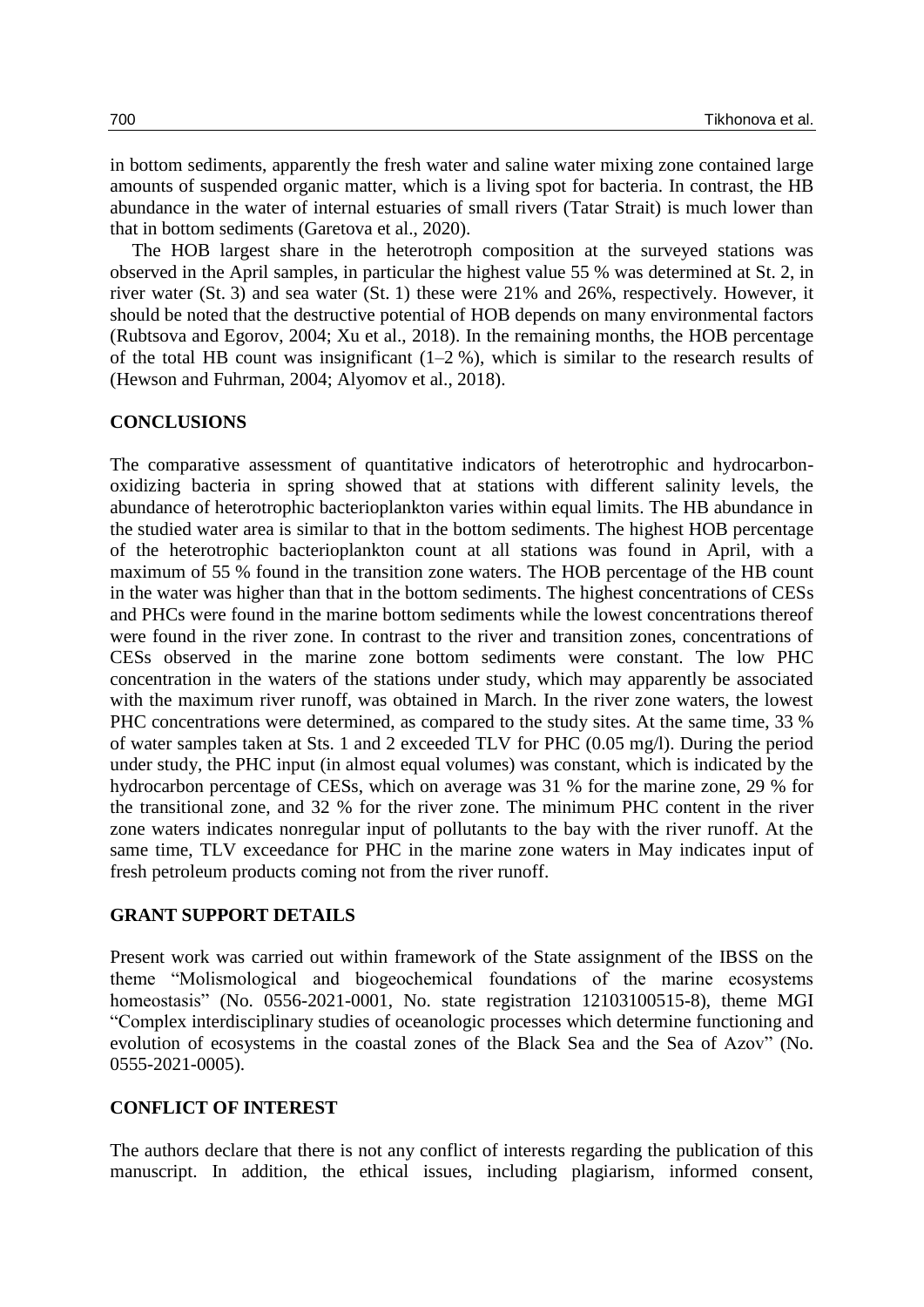misconduct, data fabrication and/ or falsification, double publication and/or submission, and redundancy has been completely observed by the authors.

#### **LIFE SCIENCE REPORTING**

No life science threat was practiced in this research.

#### **REFERENCES**

- Alyomov, S.V., Burdiyan, N.V., Viter, T.V., Guseva, E.V. and Korotkova, A.V. (2020) Benthos of the north-western part of the Lake Donuzlav in 2017. *Ekosistemy*, 22, 15–28, (*in Russian*).
- Belan, T.A. and Moshchenko, A.V. (2009) Pollution indicator species in the communities of soft bottom macrozoobenthos in Amursky Bay (Peter the Great Bay, Sea of Japan). (Vladivostok: Dalnauka, pp. 147–172), (*in Russian*).
- Belenikina, O.A. and Kapkov, V.I. (2008) About background levels of heavy metals in the Black Sea agarophytes. *Vestnik Moskovskogo universiteta. Seriya 16: Biologiya*, 2, 40–44, (*in Russian*).
- Brendel, P.J. and Luther, G.W. (1995) Development of a Gold Amalgam voltam metric microelectrode for determination of dissolved Fe, Mn,  $O_2$ , and S (-II) in pore waters of marine and freshwaters sediments. *Environmental Science Technology*, 29, 751–761.
- Crump, B.C., Hopkinson, C.S., Sogin, M.L. and Hobbie J.E. (2004) Microbial biogeography along an estuarine salinity gradient: combined influences of bacterial growth and residence time// *Applied and Environmental Microbiology*, 70 (3), 1494–1505, doi: 10.1128/AEM.70.3.1494- 1505.2004
- Dobrovolsky, V.V. (2003) Fundamentals of biogeochemistry: textbook for students higher study institutions. (Moscow: Academy) (*in Russian*).
- Ganzhara, N.F. (2001) The soil science. (Мoscow: Agroconsult) (*in Russian*).
- Garetova, L.A., Fisher, N.K. and Klimin M.A. (2020) Sources of organic matter in the bottom sediments of small rivers estuaries in basin of the Tatar Strait. *Inland Water Biology*, 13 (2), 111–121, doi: 10.1134/S1995082920020194
- Gurov, K.I., Kotelyanets, E.А., Tikhonova, E.A. and Kondratev S.I. (2019) Accumulations of trace metals in bottom sediments of the Sevastopol Bay (Black Sea). *Conference Proceedings SGEM*, 19 (3.1), 649–656. doi: 10.5593/sgem2019/3.1/S15.083
- Hewson, I. and Fuhrman, J.A. (2004) Richness and diversity of bacterioplankton species along an estuarine gradient in Moreton Bay, Australia. *Applied and Environmental Microbiology*, 70 (6), 3425–3433, doi: 10.1128/AEM.70.6.3425-3433.2004
- Hyacinthe, C., Anschutz, P., Carbonel, P., Jouannean, J.-M. and Jorissen, F.J. (2001) Early diagenetic processes in the muddle sediments of the Bay of Biscay. *Marine Geology*, 177, 111–128.
- Jeng, W.L (2006) Higher plant n-alkane average chain length as an indicator of petrogenic hydrocarbons contamination in marine sediments. *Marine Chemistry*, 102 (3-4), 242–251. doi: 10.1016/j.marchem.2006.05.001
- Kotelyanets, E.A., Gurov, K.I., Tikhonova, E.A. and Kondratev S.I. (2019) Pollutants in bottom sediments in the Balaklava Bay (the Black Sea). *Physical Oceanography*, 26 (5), 414–424. doi:10.22449/1573-160X-2019-5-414-424.
- Lisitsyn, A.P. (1995) The marginal filter of the ocean. *Oceanology*, 34 (5), 671–682.
- Malakhova, L.V., Egorov, V.N., Malakhova, T.V., Lobko, V.V., Murashova A.I. and Bobko N.I. (2020a) Organochlorine compounds content in the components of the Black river ecosystem and assessment of their inflow to the Sevastopol Bay in the winter season 2020. *International journal of applied and fundamental research*, 7 (7-14). doi: 10.17513/mjpfi.13061
- Malakhova, L.V., Proskurnin, V.Yu., Egorov, V.N., Chuzhikova-Proskurnina, O.D. and Bobko, N.I. (2020b) Trace Elements in the Chernaya River water and evaluation of their income with the riverine inflow into the Sevastopol Bay in Winter 2020. *Ecological Safety of Coastal and Shelf Zones of Sea*, 3, 77–94. doi:10.22449/2413-5577-2020-3-77-94 (*in Russian*).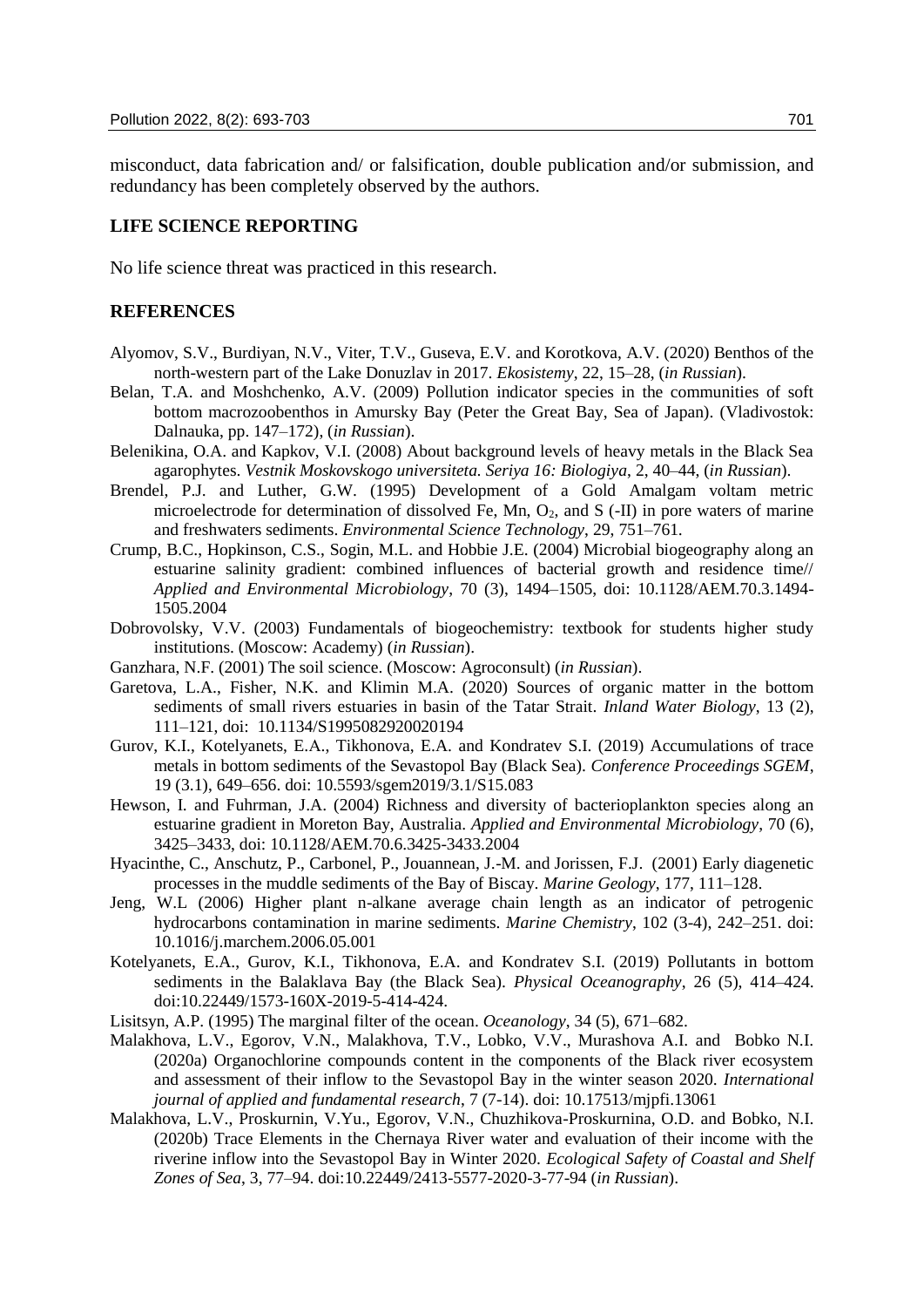- McLusky, D.S. and Elliott, M. (2004) The Estuarine Ecosystem: Ecology, Threats and Management. (New York: Oxford University Press) https://doi.org/10.1093/acprof:oso/9780198525080.001.0001
- Minkovskaya, R.Ya. and Demidov, A.N. (2016) Evolution of marine mouth of the Chernaya river (Sevastopol region). *Ecological Safety of Coastal and Shelf Zones of Sea*, 1, 81–88, (*in Russian*).
- Minkovskaya, R.Ya. (2017) Evaluation of oil hydrocarbons transport by rivers into the Black sea. *Ecological Safety of Coastal and Shelf Zones of Sea*, 3, 77–94, (*in Russian*).
- Mironov, O.G. and Alyomov, S.V. (2018) Sanitary and biological studies of the south-western Crimea coastal waters at the beginning of XXI century. (Simferopol: ARIAL) (*in Russian*).
- Mironov, O.G., Kirjukhina, L.N. and Alyomov, S.V. (2003) Sanitary-biological aspects of the Sevastopol bays ecology in XX century. (Sevastopol: EKOSI-Gidrofizika) (*in Russian*).
- Mironov, O.G., Milovidova, N.Yu. and Kiryukhina, L.N. (1986) About the maximum permissible concentrations of oil products in bottom sediments of the coastal zone of the Black Sea. *Hydrobiological journal*, 22 (6), 76–78, (*in Russian*).
- Mosharova, I.V., Il'inskii, V.V. and Mosharov S.A. (2016) State of heterotrophic bacterioplankton of Yenisei estuary and the zone of Ob-Yenisei discharge in autumn in relation with environmental factors. *Water Resources*, 43 (2), 341–352, doi: 10.1134/S0097807816020093
- Nemirovskaya, I.A. (2004) Hydrocarbons in the ocean (snow-ice-water-suspension-bottom sediments). (Moscow: Scientific World) *(in Russian)*.
- Nemirovskaya, I.A. (2013) Oil in the ocean (pollution and natural flow). (Moscow: Scientific World) (*in Russian*).
- Nemirovskaya, I.A., Travkina, A.V. and Trubkin I.P. (2015) Hydrocarbons in water and bottom sediments of the White Sea. *Arctic and Antarctic research*, 3 (105), 77–89.
- Netrusova, A.I. (2005) Practical guidelines for microbiology. (Moscow: Akademiya) (*in Russian*).
- Oradovsky, S.G. (1977) Manual by methods of chemical analysis of sea water. (Leningrad: Gidrometeoizdat) (*in Russian*).
- Paraskiv, A.A., Proskurnin, V.Yu. and Malakhova, L.V. (2021) The content of <sup>239+240</sup>Pu in ecosystem components of the Chernaya river and its influx to the Sevastopol Bay. *International journal of applied and fundamental research*, 7, 27–33. doi: 10.17513/mjpfi.13244
- Polyak, Yu.M., Demchuk, A.S., Sharova, A.N., Gubelit Yu.I. and Berezina N.A. (2020) Hydrocarbonoxidizing bacteria in the digestive system of fish as an indicator of coastal pollution. *Doklady Biological Sciences*, 491, 71–74. https://doi.org/10.1134/S001249662002009X
- Readman, J.W., Fillmann, G., Tolosa, I., Bartocci, J., Villeneuve, J.P., Catinni, C. and Mee, L. (2002) Petroleum and PAH contamination of the Black Sea. *Marine Pollution Bulletin*, 44 (1), 48–62. https://doi.org/10.1016/S0025-326X(01)00189-8
- Roy, S., Hens, D., Biswas, Dep., Biswas, Dipa and Kumar, R. (2002) Survey of petroleum-degrading bacteria in coastal waters of Sunderban Biosphere Reserve. *World Journal of Microbiology and Biotechnology*, 18, 575–581, https://doi.org/10.1023/A:1016362819746
- Rubtsova, S.I. and Egorov V.N. (2004) Influence of abiotic factors on oil-oxidizing bacteria number in coastal regions of the Black Sea. *Ecologiya morya*, 66, 91–99, (*in Russian*).
- Sovga, E.E. and Khmara, T.V. (2020) Influence of the Chernaya River runoff during high and low water on the ecological state of the apex of the Sevastopol Bay water area. *Physical Oceanography*, 27, 1, 28–36. doi:10.22449/1573-160X-2020-1-28-36
- Sovga, E.E. and Mezentseva, I.V. (2019) Ecological condition of the central part of Sevastopol Bay depending on the anthropogenic load level. *Ecological Safety of Coastal and Shelf Zones of Sea*, 3, 52–60, (*in Russian*). doi:10.22449/2413-5577-2019-3-52-60
- Technique for Measuring the Mass Fraction of Metals and Metal Oxides in Powder Samples of Soils by X-ray Fluorescence Analysis. M049-P/02. Certificate of Gosstandart of the Russian Federation No. 2420/53-2002. (Saint Petersburg: Spectron, 16 p.) (*in Russian*).
- Telesh, I., Schubert, H. and Skarlato, S. (2013) Life in the salinity gradient: Discovering mechanisms behind a new biodiversity pattern. *Estuarine, Coastal and Shelf Science*, 135, 317–327. https://doi.org/10.1016/j.ecss.2013.10.013